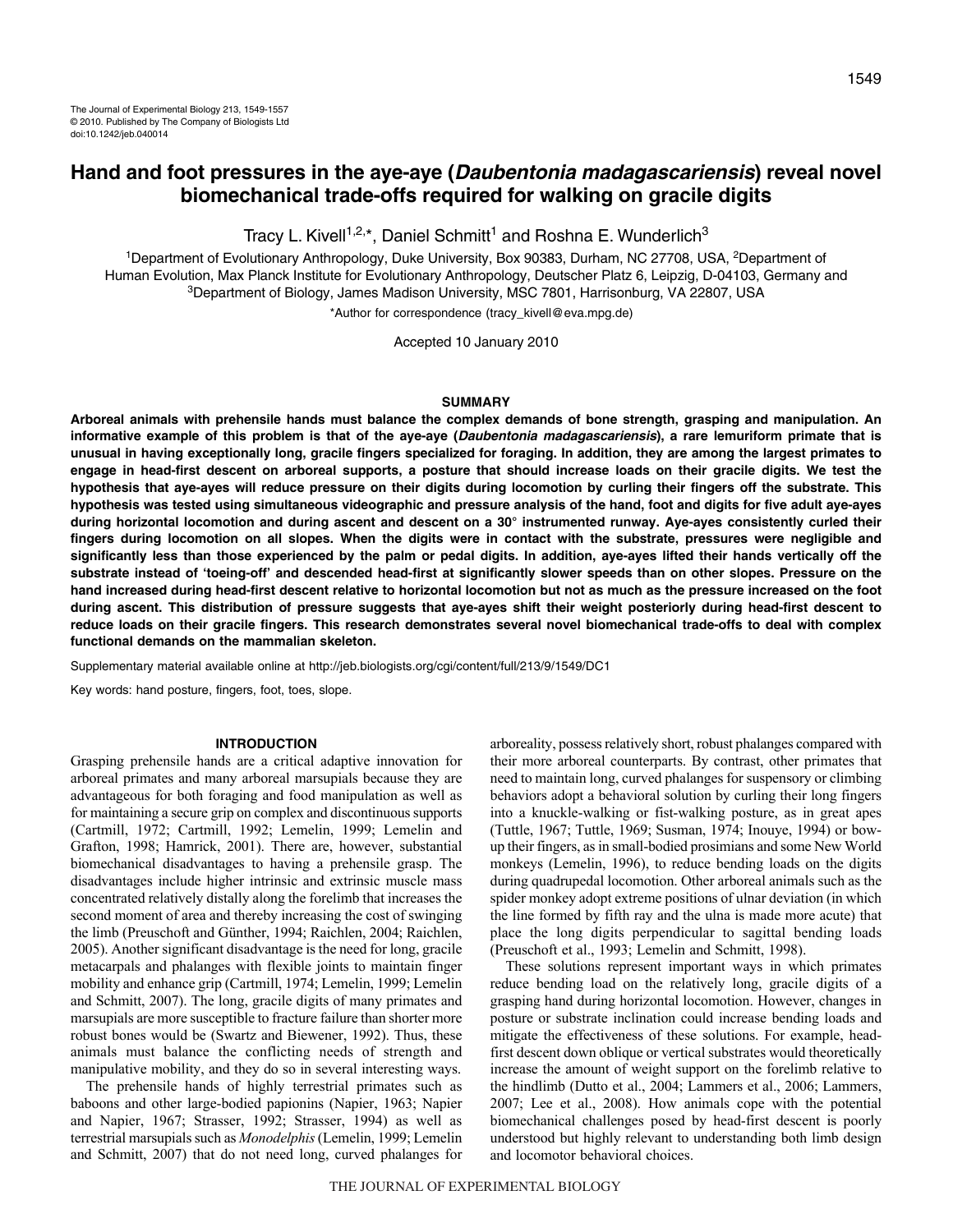# 1550 T. L. Kivell, D. Schmitt and R. E. Wunderlich

To best understand the manner in which animals deal with these potential challenges it is worth examining the most extreme cases. Several mammalian groups have convergently evolved highly elongated digits for foraging and thus must reconcile the biomechanical challenges associated with locomotion. The marsupial *Dactylopsila palpator* (the long-fingered triok) and the extinct, early Tertiary insectivore, *Heterohyus*, both have remarkably elongated third and/or fourth digits that are subject to potentially high locomotor loads (Cartmill, 1974; Schaal and Ziegler, 1992; Flannery, 1995). However, *Daubentonia madagascariensis*(the ayeaye), a rare lemuriform primate, is perhaps the most remarkable example in that the digits are not only extremely elongated, but are also gracile. Furthermore, the aye-aye frequently engages in headfirst descent that will presumably greatly increase bending loads on these slender fingers. Thus the focus of this paper is on developing and testing hypotheses about behavioral solutions to these biomechanical challenges in the aye-aye.

Aye-ayes have the largest hands relative to body size within the primates; their hands make up almost half the total length of the forelimb (Ashton et al., 1975; Jouffroy and Lessertisseur, 1979; Oxnard, 1981; Jouffroy et al., 1991; Lemelin and Jungers, 1997; Soligo, 2005; Sterling and McCreless, 2006). The aye-aye hand is ectaxonic (i.e. the fourth ray is the longest) like those of most strepsirrhines (Lessertisseur and Jouffroy, 1973; Strasser, 1994; Lemelin and Schmitt, 1998), but the fourth ray is extremely long relative to those of other primates (Fig. 1). The gracile, probe-like third digit is also remarkably long, due largely to an elongated metacarpal with a highly mobile ball-and-socket metacarpophalangeal joint (Owen, 1866; Jouffroy, 1975; Soligo, 2005) that is specialized for extracting grubs during foraging (Milliken et al., 1991; Erickson, 1994). In addition, the aye-aye is the largest arboreal primate (at 2.5kg) regularly to engage in headfirst descent (Ancrenaz et al., 1994; Curtis and Feistner, 1994). Thus, the aye-aye represents an ideal natural subject to explore behavioral and kinematic solutions to potentially high loads on long, gracile hands.

Locomotion on incline and decline slopes has the potential to alter load distribution on the limbs. The line of gravity passing through the animals' center of mass intersects the substrate closer to the hindlimbs on the incline slope and closer to the forelimbs on a decline slope (Lammers, 2007). In a kinetic study of incline and decline locomotion in the *Monodelphis domestica* (gray short-tailed opossum), Lammers et al. (Lammers et al., 2006) found that the relative weight support shifted from 67% on the forelimb during level locomotion to equal distribution between forelimbs (51%) and hindlimbs (49%) during ascending locomotion. Conversely, the forelimbs supported the majority of body weight (82%) during descending locomotion (Lammers et al., 2006). Similarly, Lee et al. (Lee et al., 2008) found that the ground reaction resultant greatly increased on pygmy goat forelimbs during descent and, conversely, was significantly reduced during ascent. Relative to horizontal locomotion, horses traveling uphill also experienced a 5% posterior shift in the distribution of force between the forelimbs and hindlimbs (Dutto et al., 2004). Taken together, these studies of ground reaction forces suggest that the relative pressure experienced by the forelimbs should similarly increase during head-first descent in aye-ayes.

Little is known about how aye-ayes manage this theoretical biomechanical challenge of having, (1) long, gracile digits that are not well designed for resisting increased stress and, (2) the potential for increased stress on digits generated as a result head-first descent. Behavioral studies suggest that aye-ayes curl their fingers off the substrate during horizontal and descending locomotion, placing the entire forelimb load on the palm (Oxnard et al., 1990). However, in a study of arboreal locomotion, Krakauer et al. (Krakauer et al., 2002) showed that aye-ayes do not always curl all fingers off the substrate. Instead, they found that the animals in their study used a variety of different hand postures, including postures in which the digits make direct contact with the substrate. In a full-grip hand



morphology of the aye-aye. The hand skeleton of the aye-aye (A) in comparison with that of two other primates (B,C), demonstrating the extreme length of the fourth digit and long, fragile third digit with a ball-andsocket metacarpophalangeal joint (adapted from Soligo, 2005).

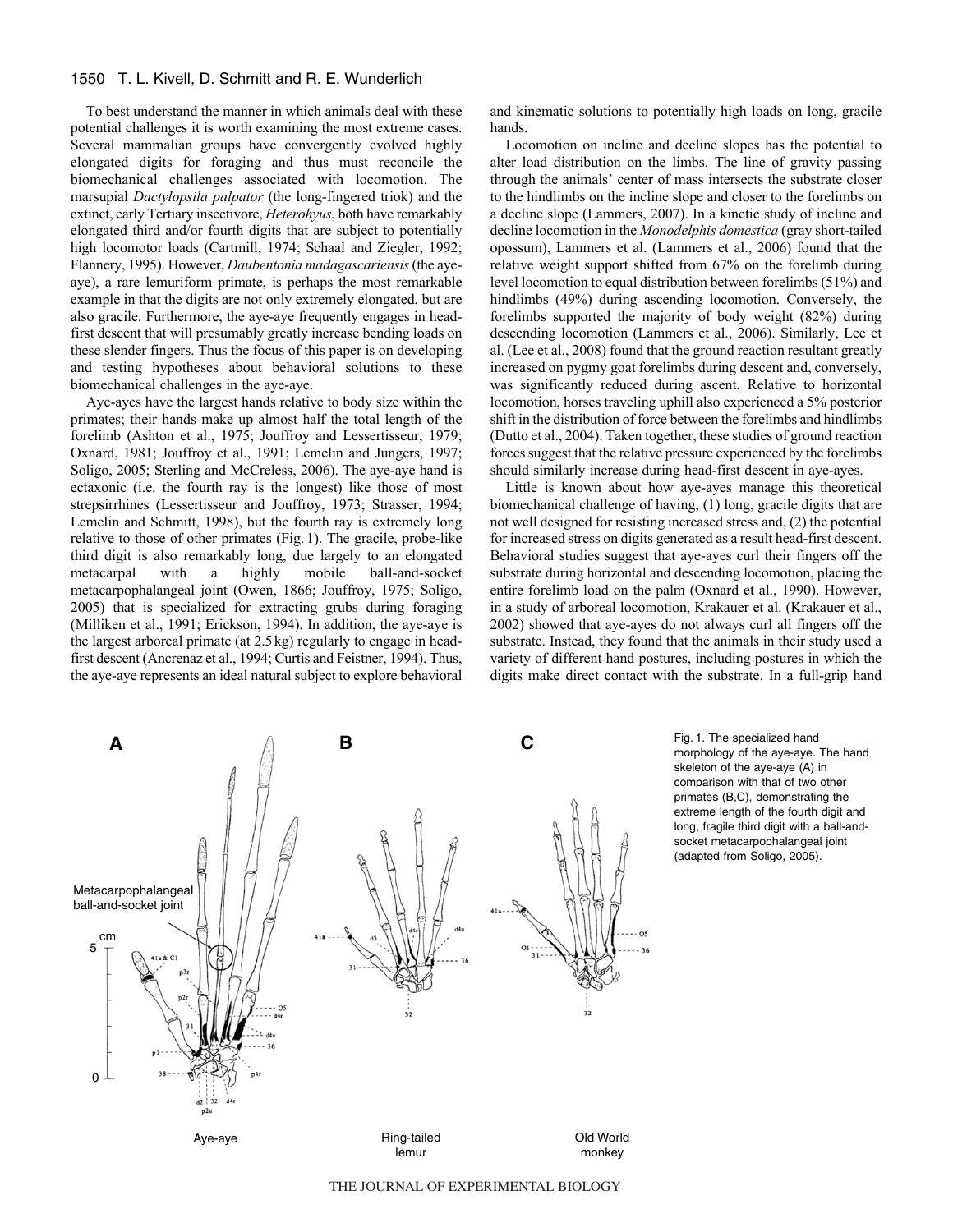posture, digits II–V are curled around the support with the thumb on the opposing side of the support. In a bowed-finger grip the second digit is curled on top of the support and digits III–V grip the support or are slightly bowed as well (Krakauer et al., 2002). Although we do not know how hand postures change on broader or flatter substrates, the frequent use of the third and fourth highly specialized digits during quadrupedal arboreal locomotion (Krakauer et al., 2002) suggests that aye-ayes are potentially reducing the load experienced by the digits in some other way rather than simply avoiding bending stress by curling their digits off the substrate. Krakauer et al. (Krakauer et al., 2002) suggested that aye-ayes may be shifting their weight posteriorly over their hindlimbs during headfirst decent relative to horizontal locomotion to reduce forelimb load. This hypothesis has yet to be empirically tested.

In order to examine relative pressure distribution on the forelimb and hindlimb while simultaneously assessing the relative pressure distribution on the manual digits and palm, it is necessary to collect dynamic pressures of the hands and feet. Little is known about the pressures experienced by the hands and feet during locomotion in nonhuman primates, especially on sloped surfaces. Most research has focused on plantar pressures in apes (Elftman and Manter, 1935; Wunderlich, 1999; Vereecke et al., 2003; Vereecke et al., 2005), especially during bipedal locomotion (Elftman and Manter, 1935; Wunderlich, 2003; D'Août et al., 2004; Vereecke et al., 2005), and cercopithecoid monkeys (Wunderlich, 1999; Patel and Wunderlich, 2010). Studies specifically focused on pressures placed on the hands of nonhuman primates during locomotion are limited to chimpanzees (Wunderlich and Jungers, 2009), gibbons, patas monkeys and crab-eating macaques (Richmond, 1998). To date, there have been no pressure studies on aye-ayes or any other strepsirrhine primate.

Aye-ayes need long digits for grasping branches and foraging, so short digits or knuckle- or fist-walking postures, adaptations used by other primates to reduce bending load on the manual digits, are not an option. Aye-ayes also need slender digits for foraging, so they cannot simply increase bone cross-sectional area. Therefore, aye-ayes require a new solution. As described above, finger-curling off of the substrate may represent that solution but shifting weight away from the manual digits, either to the palm or to the hindlimbs, is a solution that facilitates gracility in the hand and potentially the whole forelimb. This report takes a laboratory-based approach to testing for these potential adaptive strategies.

Documenting the specific pressures experienced by the manual digits and palm, and their relationship to pressures experienced by the foot, during quadrupedal locomotion will help to clarify the range of options available to the aye-aye and potentially other longfingered mammals for reconciling conflicts between the maintenance of specialized manual morphology and the use of locomotor patterns that have the potential to increase load on these elements. Based on previous reports and on the expectations that aye-ayes, like other long-fingered primates, will attempt to reduce bending loads on their digits, we can develop specific hypotheses. First, aye-ayes will curl their digits up off the substrate on all slopes, but this curling may be most pronounced during head-first descent when forelimb load would be highest. Second, even when they do not curl the digits off of the substrate, we predict that the load on the manual digits will be low relative to that of the palm and the pedal digits. This pattern is also expected to be most extreme during head-first descent. Finally, following Krakauer et al. (Krakauer et al., 2002), we hypothesize that aye-ayes will shift weight onto the hindlimbs in an attempt to reduce bending load on the manual digits. Thus on all slopes we might predict that forelimb pressures will be lower than those of the hindlimb, as is the case with most primates (e.g. Kimura, 1985; Demes et al., 1994), and that pressures of the manual digits will be less than those of the palm. However, substrate incline is a complicating factor and unless aye-ayes find a way to compensate for this, such as changes in body axis as suggested by Krakauer et al. (Krakauer et al., 2002), forelimb pressures will increase on declined slopes and decrease on inclined slopes relative to horizontal locomotion.

### **MATERIALS AND METHODS**

We investigated hand and foot pressure in aye-ayes (*Daubentonia madagascariensis* Gmelin 1788) during horizontal, ascending and descending quadrupedal locomotion at the Duke Lemur Center, NC, USA. All research was approved by Duke University Institutional Animal Care and Use Committee. A 243 cm $\times$ 61 cm (length  $\times$ width) adjustable wooden ramp was constructed and equipped with a *EMED-ST* (Novel Inc., St Paul, MN, USA) pressure platform embedded flush within the substrate (Fig.2A) following the methods



Fig. 2. Example of aye-aye analytical set up. (A) Aye-aye descending a 30° wooden ramp with pressure platform embedded flush within the substrate. (B) Example of pressure platform output for the right palm, sole and associated digits. (C) Close-up of typical hand posture used by aye-ayes in this analysis on all slopes. The palm makes the substantial contact with the substrate and experiences higher pressures compared with the manual digits. The fingers are curled up off the substrate throughout the step, such that often only pressure on the pollex is recorded or no pressure at all for the manual digits.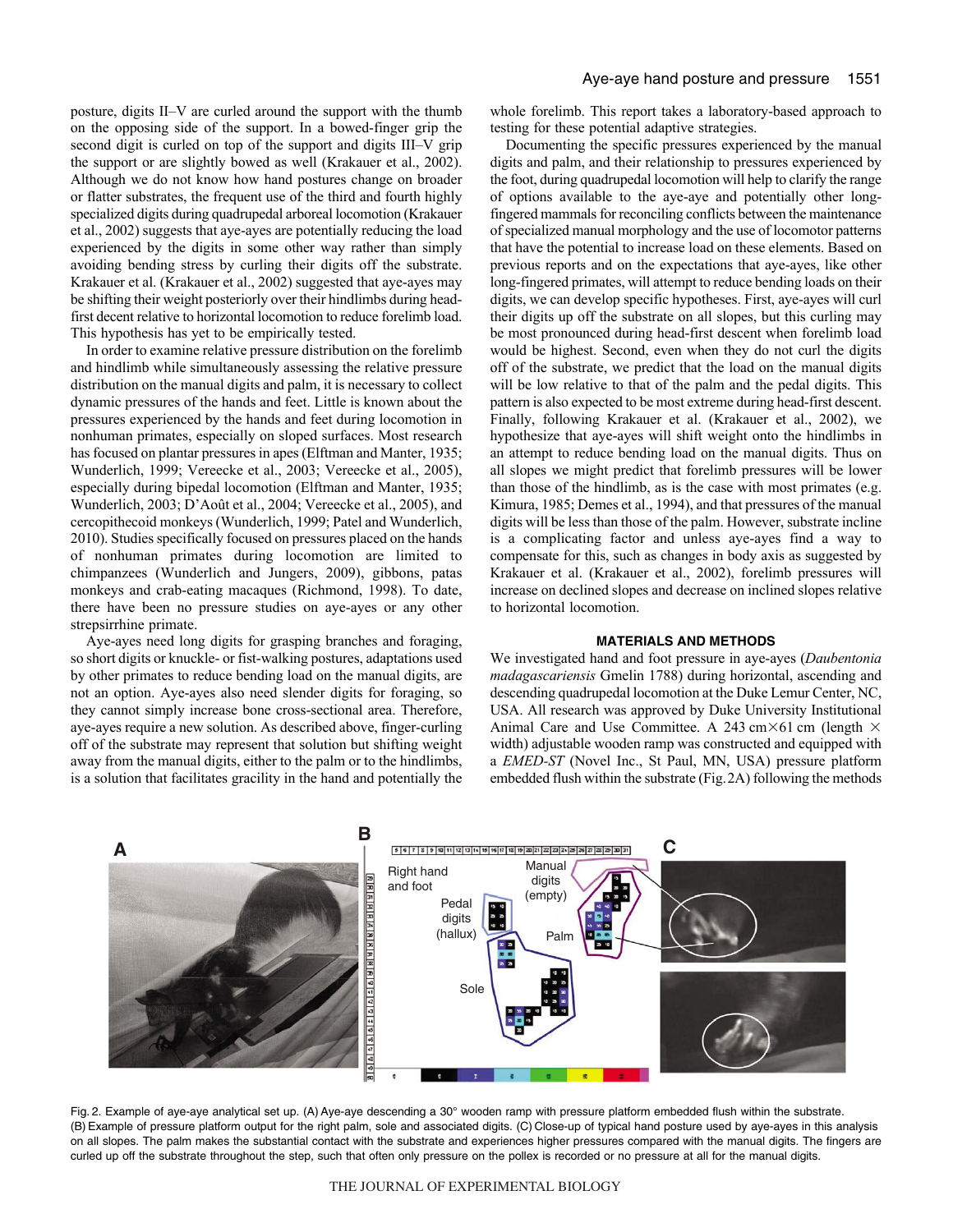# 1552 T. L. Kivell, D. Schmitt and R. E. Wunderlich

of Vereecke et al. (Vereecke et al., 2003; Vereecke et al., 2005), D'Août et al. (D'Août et al., 2004) and Wunderlich and Jungers (Wunderlich and Jungers, 2009). The ramp could be adjusted to be horizontal and inclined at a 30 deg. angle. The ramp was coated in a mixture of sand and varnish to create a nonslip surface. Five adult aye-ayes were motivated by food to walk freely up and down the ramp or on the horizontal substrate. Not all individuals were cooperative on all days or substrates, and thus data were not collected on all substrates for all individuals. Since the pressure platform is an inflexible structure, it can only simulate locomotion on the ground or large boughs or tree trunks and not locomotion on smaller substrates on which grasping is possible. In the wild, aye-ayes prefer oblique substrates over vertical or horizontal, and they travel along large diameter (>10cm) substrates roughly 25% of their locomotor time (Ancrenaz et al., 1994). Although aye-ayes do sometimes descend substrates that are more vertical than a 30 deg. angle, this study did not want to confound walking on inclines with 'climbing' [e.g. 45 deg. or greater (Prost and Susman, 1969; Vilensky, 1994; Gebo, 1996; Hunt et al., 1996)], so we avoided larger angles that would have posed a challenge for the animals to ascend. The pressure platform collects pressure at 50 Hz with four sensors per cm<sup>2</sup> over a  $26\times40$  cm sensor area. It is of note that the pressure platform only measures pressure normal to the platform, so braking and propulsive forces are not accounted for in this analysis (also see below). Maximum pressure, pressure–time integrals and contact time for the palm, sole, manual and pedal digits were quantified using the Novel-Win software package (Novel Inc., St Paul, MN, USA) as animals walked over the pressure platform. A total of 146 walking steps (Table 1), were used for the pressure distribution analysis.

Aye-ayes are nocturnal and thus, to avoid undue stress and to simulate the most natural conditions, all experiments were run in the dark under red-light. Two Sony HDR-S11 Handycam cameras videotaped the animals, at 60 Hz using the night-shot function, as they walked over the pressure platform. One camera provided a lateral view of the entire animal over a range of at least three strides, so as to assess speed. The other camera was positioned obliquely for a close-up view of the hand in order to assess hand posture and to verify the digital identification of the pressure tracings. Video from each camera was fed into a Panasonic WJ-45P special effects generator in order to view both images simultaneously on a splitscreen video.

Peak pressure (Ncm<sup>-2</sup>) for the palm, manual digits, sole and pedal digits were computed frame-by-frame and over the entire step (Fig. 2B). The palm and sole were defined as any contact area between the heel/proximal palm and distal end of the metacarpal/tarsals. Digit contact area was defined as any region making contact with the substrate distal to the metacarpal/tarsal heads. Contact time (time between initial hand/foot contact and lift-off) was also analyzed for each anatomical area. Pressure–time integrals  $[(N \text{ cm}^{-2}) \times \text{sec}]$  were calculated for each region, as this quantity represents the total pressure experienced by a region by incorporating both pressure and the time over which the region is loaded. In other words, this value is a measure of the area under the pressure–time curve. Total pressure over time was also summed for the hand (palm and manual digits) and foot (sole and pedal digits) to analyze the relative distribution of pressure between the forelimbs and hindlimbs.

Because the pressure platform only measures pressure normal to the platform and this normal vector is only a component of the total weight vector (pressure×cos 30 deg. if static) on a slope but equivalent to the total weight vector on a horizontal surface (pressure-cos 90 deg. if static), we only directly compared peak pressure on equally sloped surfaces (i.e. 30 deg. ascent and 30 deg. descent). Comparisons of the peak pressure and pressure–time integral were also expressed as a dimensionless ratio. The peak pressure of the forelimb (i.e. palm) was divided by the peak pressure of the hindlimb (i.e. sole) for comparisons with literature on the relative distribution of peak vertical forces across the limbs in other primates (Kimura et al., 1979; Reynolds, 1985; Demes et al., 1994; Schmitt and Lemelin, 2002). The pressure–time integral was expressed as a percentage ratio of the regional pressure–time integral over the total pressure–time integral for all regions (e.g. pressure experienced by the palm/total pressure experienced by all areas of the fore- and hind limbs $\times$ 100) to provide comparable tests across both horizontal and sloped substrates. These ratios were arcsine-transformed for all statistical analyses to improve normality and allow very low and very high values more theoretical freedom to vary (Quinn and Keough, 2002). Throughout the paper, the percent ratio of the pressure–time integral (PTI) will be referred to as the 'PTI ratio'.

Means and standard deviations were calculated for each variable described above and differences were assessed between individuals and slopes. Speed  $(m s^{-1})$  of each trial was calculated from digital video sequences by dividing the length of a known distance by the time taken by the animal to cross that distance. Variation in mean speed for all pairwise comparisons of individuals and slopes was assessed using an analysis of variance (ANOVA). Results showed that there was significant variation in speed across slopes. Therefore, Spearman's *rho* correlation coefficient (*r*s) was used to test for significant relationships between speed and each variable across all slopes combined. For variables that were significantly (*P*<0.05) correlated with speed, variation among individuals and slopes was assessed using an analysis of covariance (ANCOVA) with speed as the covariate. For variables that did not yield a significant correlation with speed, differences among individuals and slopes were assessed using ANOVA. A *post-hoc* Tukey honestly significant

Table2. Frequency (%) of hand postures used by each individual on each slope

Angled **No digits** Digits Pollex Medial substrate Individual N (%) (%) only (%) digits (%)

When manual digits used

| Table 1. Number of steps on each slope for each individual |
|------------------------------------------------------------|
|------------------------------------------------------------|

|            |           |     | -----                     |            |        | Descent    | A | -31 |     | 100 | 97  |    |
|------------|-----------|-----|---------------------------|------------|--------|------------|---|-----|-----|-----|-----|----|
|            | Body mass |     | Steps on angled substrate |            |        |            | ◠ | 100 |     |     |     |    |
| Individual | (g)       | Sex | Descent                   | Horizontal | Ascent |            |   | 4   | 100 |     |     |    |
|            |           |     |                           |            |        | Horizontal | А | 18  |     | 100 | 39  | 61 |
| А          | 2830      |     | 32                        | 19         | 28     |            | в | 9   | 56  | 44  | 22  | 22 |
| В          | 2840      |     |                           |            | 21     |            |   | 4   | 50  | 50  | 100 |    |
| С          | 2300      |     |                           |            |        |            |   |     | 59  | 41  | 100 |    |
| D          | 2340      |     |                           |            | -      | Ascent     | A | 28  | 21  | 79  |     | 23 |
| E          | 2120      |     |                           | 22         |        |            |   | 22  | 18  | 82  | 61  | 39 |
| Total      |           |     | 39                        | 54         | 54     |            |   |     | 75  | 25  | 100 |    |
|            |           |     |                           |            |        |            |   |     |     |     |     |    |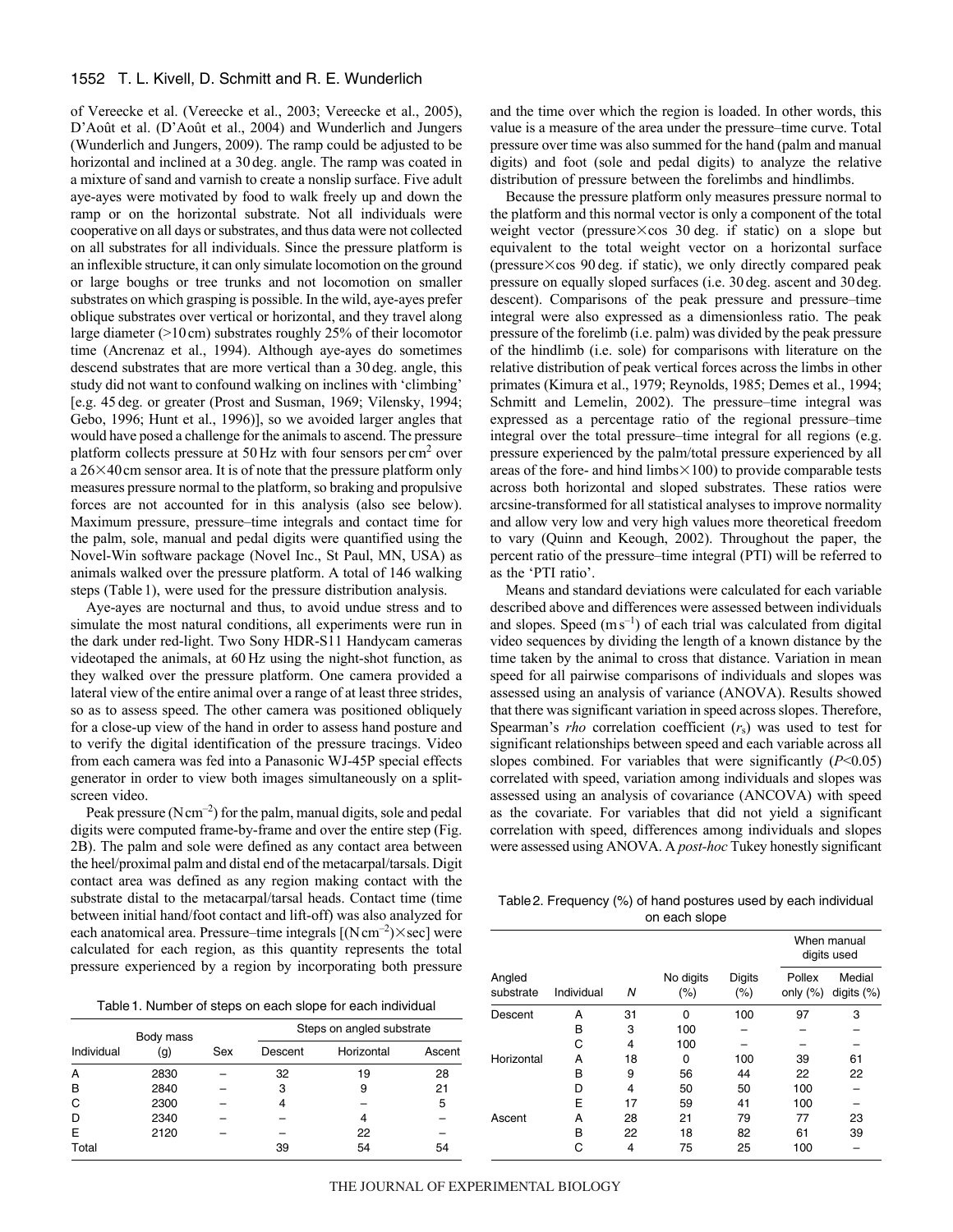differences (HSD) test of multiple comparisons was used for all ANOVA and ANCOVA analyses.

#### **RESULTS**

Analysis of hand posture during quadrupedal locomotion revealed similar hand postures on all slopes. The palm (and sole) made the most extensive contact with the substrate. Often, all manual digits (I–V) were curled up off the substrate during locomotion, and particularly during horizontal locomotion (Fig. 2C; Table 2). When manual digits did make contact with the substrate, it was most often the pollex only (Table 2). Use of the more medial digits during locomotion was rare, especially during descent, and was limited to only two individuals. In such cases, it was always the fifth digit, which touched down only at the end of the step. All the aye-ayes in this study typically lifted their hands vertically off the substrate at the end of stance, such that they did not roll onto the pollex (or

Table3. (A) Mean speed (±s.d.) for each individual and slope, and (B) results of a Spearman rank correlation between speed and the contact time, peak pressure and ratio of the pressure–time integral for each anatomical region

| A             |            |                    |
|---------------|------------|--------------------|
| Slope         | Individual | Speed $(m s^{-1})$ |
| Descent       | A          | $0.54 \pm 0.08$    |
|               | B          | $0.43 + 0.09$      |
|               | C          | $0.74 \pm 0.15$    |
| Horizontal    | A          | $0.70 + 0.12$      |
|               | B          | $0.76 + 0.21$      |
|               | D          | $0.63 + 0.06$      |
|               | F          | $0.66 \pm 0.20$    |
| Ascent        | A          | $0.72 \pm 0.15$    |
|               | B          | $0.78 + 0.14$      |
|               | C          | $0.89 + 0.30$      |
| Descent       | Pooled     | $0.55 \pm 0.11*$   |
| Horizontal    | Pooled     | $0.69 + 0.17$      |
| Ascent        | Pooled     | $0.76 \pm 0.17$    |
| в             |            |                    |
| Variable      | P-value    | $r_{\rm s}$        |
| Contact time  |            |                    |
| Palm          | < 0.01     | $-0.64$            |
| Manual digits | < 0.01     | $-0.31$            |
| Sole          | < 0.01     | $-0.52$            |
| Pedal digits  | 0.01       | $-0.22$            |
| Peak pressure |            |                    |
| Palm          | n.s.       | n.s.               |
| Manual digits | n.s.       | n.s.               |
| Sole          | < 0.01     | 0.57               |
| Pedal digits  | < 0.01     | 0.46               |
| PTI ratio     |            |                    |
| Hand          | < 0.01     | $-0.53$            |
| Palm          | < 0.01     | $-0.48$            |
| Manual digits | < 0.01     | $-0.28$            |
| Foot          | < 0.01     | 0.53               |
| Sole          | < 0.01     | 0.48               |
| Pedal digits  | < 0.01     | 0.32               |

\*Mean speed during descent was significantly  $(P<0.05)$  slower than that of horizontal and ascending locomotion.

All variables and anatomical regions were significantly (P<0.05) correlated with speed except peak pressure of the palm and manual digits (n.s., not significant).

PTI, pressure–time integral; PTI ratio, PTI of anatomical region/total PTI $\times$ 100.

'Hand' is the palm and manual digits combined; 'foot' is the sole and pedal digits combined.

fingers) at the end of the step. By contrast, aye-ayes commonly used a 'toe-off' foot posture.

There were no significant differences in speed between individuals on the same slope (Table 3A), but speed did vary significantly across slopes. Aye-ayes walked significantly (*F*ratio=18.91; *P*<0.01) slower during head-first descent (mean speed= $0.55 \text{ m s}^{-1}$ ) than during horizontal ( $0.69 \text{ m s}^{-1}$ ) and ascending  $(0.76 \,\mathrm{m\,s}^{-1})$  locomotion.

As expected, contact time for all anatomical regions of the hand and foot was significantly negatively correlated with speed (Table 3B). Therefore, variation in contact time across individuals and slopes was assessed using ANCOVA. When variation in speed was accounted for, differences in contact time of the palm (*F*ratio=0.42, *P*=0.66) and pedal digits (*F*-ratio=2.91, *P*=0.06) across slopes were insignificant (Table4). Contact time of both the manual digits (*F*-ratio=13.78, *P*<0.01) and sole (*F*-ratio=14.21, *P*<0.01) was significantly longer during descent compared with both horizontal and ascending locomotion. Contact time of the manual digits was substantially shorter than that of the pedal digits across all individuals and slopes. All significant individual variation was explained by Individual A, who had significantly long contact time of the manual digits (*F*-ratio=13.09, *P*<0.01) and sole (*F*ratio=3.47, *P*<0.01) during horizontal and descending locomotion than other individuals on the same slope (supplementary material Table S1).

The peak pressures of the palm and manual digits were not significantly correlated with speed (Table 3B), and thus variation for these regions across individuals and 30deg. slopes was assessed using ANOVA. Variation in the peak pressure of the sole and pedal digits and all comparisons of the pressure–time integral (PTI) ratio, however, were significantly correlated with speed and therefore were assessed using ANCOVA with speed as the covariate.

Analyses of peak pressure and the PTI ratios between the 30deg. sloped substrates yielded similar overall patterns. Pressures experienced by the hands (palm and manual digits) were generally highest during head-first descent and lowest during ascent, with the inverse pattern holding true for the foot (sole and pedal digits; Fig. 3). Significant individual variation in PTI ratios was documented mostly during descent whereas variation in peak pressure was mostly

Table4. Contact times and significant differences across slopes for the palm, manual digits, sole and pedal digits

| Anatomical region/slope | Descent | Horizontal | Ascent  |
|-------------------------|---------|------------|---------|
| Palm                    |         |            |         |
| Descent                 | 427.80  |            |         |
| Horizontal              |         | 422.12     |         |
| Ascent                  |         |            | 440.57  |
| Manual digits           |         |            |         |
| Descent                 | 233.62  | $\star$    | $\star$ |
| Horizontal              | $\star$ | 126.21     |         |
| Ascent                  | ÷       |            | 124.31  |
| Sole                    |         |            |         |
| Descent                 | 543.41  | $\star$    | $\star$ |
| Horizontal              | $\star$ | 463.60     |         |
| Ascent                  | $\star$ |            | 474.30  |
| Pedal digits            |         |            |         |
| Descent                 | 413.30  |            |         |
| Horizontal              |         | 396.42     | $\star$ |
| Ascent                  |         | $\star$    | 476.91  |
|                         |         |            |         |

Contact times are mean values (adjusted for covariation with speed) in milliseconds.

\*Significant differences (P<0.05) across slopes (individuals pooled).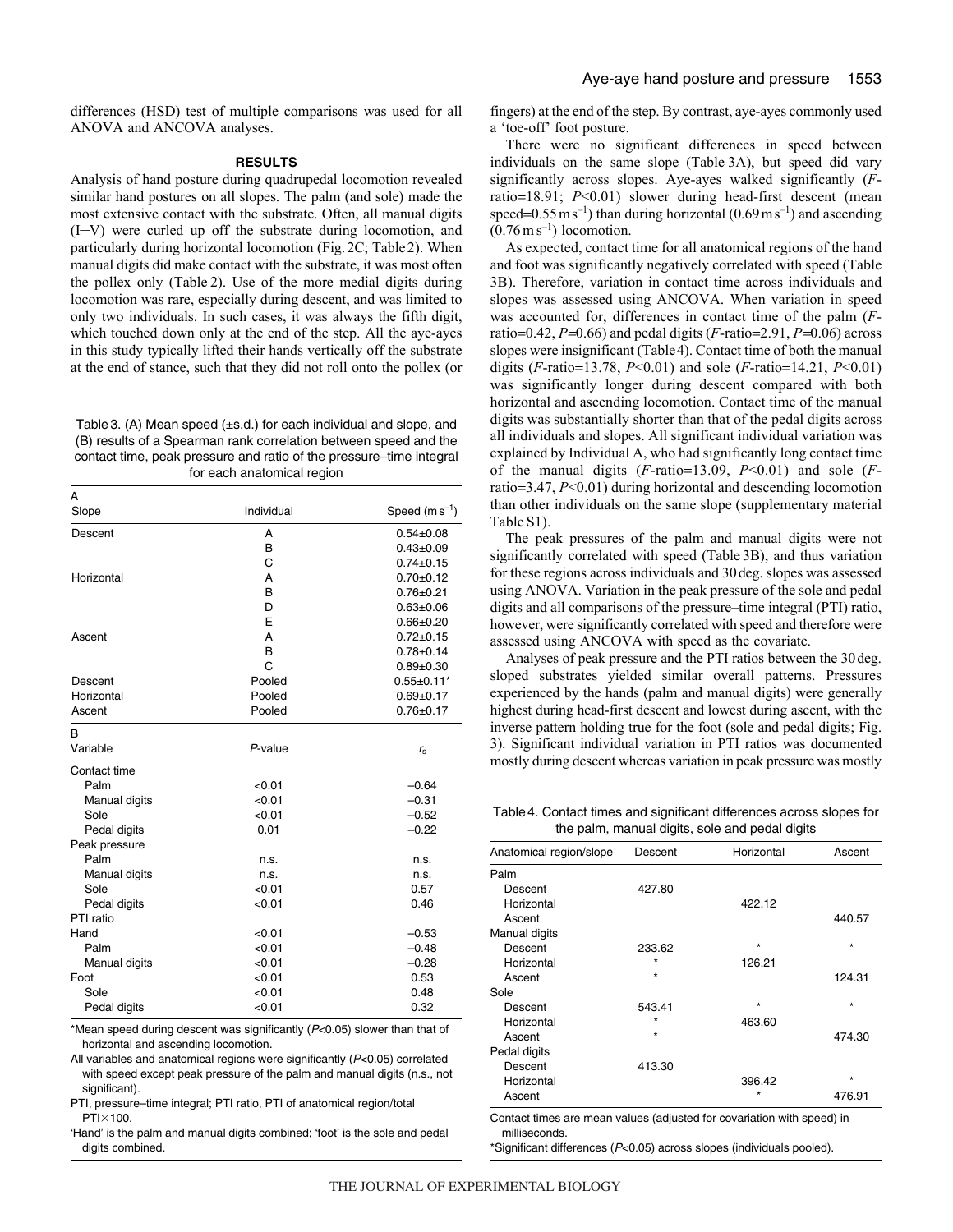

Fig. 3. Comparison of pressure on each anatomical region across slopes (individuals pooled). (A) Mean ratio (percentage) of the regional pressure–time integral (PTI)/total PTI for both limbs×100 across all slopes for the hand (palm + manual digits) and foot (sole + pedal digits). (B) Mean peak pressure ( $N \text{ cm}^{-2}$ ) of the palm, manual digits, sole and pedal digits between the 30 deg. sloped substrates. Significant (\*P<0.05) differences in peak pressure were found between the slopes for all anatomical regions except the manual digits. (C) Mean PTI ratio across all slopes for the palm, manual digits, sole and pedal digits. For significant (\*P<0.05) differences in the PTI ratio see Table 5 and the text for further explanation.

during ascending locomotion (supplementary material TablesS2 and S3).

The distribution of pressure between hands and feet on the 30 deg. slopes showed a clear pattern of load shifting. Referring to peak pressures on the entire hand and foot is the effective equivalent of referring to peak pressures on just the palm and sole, respectively, because the latter regions consistently experienced the highest pressures that always exceeded those of the digits. A ratio of the peak pressure of the hand over the peak pressure of the foot revealed significantly (*F*-ratio=180.74, *P*<0.01) higher peak pressure on the hand during descent (mean peak pressure ratio=1.95) compared with ascent (0.49). Individual variation in the peak pressure ratio was found only during descent with Individual C having a significantly (*F*=17.03, *P*<0.01) higher ratio (2.76) than Individuals A (1.39) and B (1.70). The same hand/foot peak pressure ratio was calculated for horizontal locomotion to compare with the values in the literature on the relative limb distribution of peak vertical force in other primates and to test for significant individual variation. On the horizontal substrate, aye-ayes had a peak pressure ratio of 0.88 and there were no significant differences among individuals.

Analysis of variation in the PTI ratios for the hand (*F*-ratio=15.41, *P*<0.01) and foot (*F*-ratio=15.41, *P*<0.01) revealed significant differences in the relative pressure experienced between the limbs on all slopes (individuals pooled). During horizontal locomotion, the hand experienced on average 44% of the total PTI and the foot 56% (Fig. 3A). During head-first descent, the hand experienced significantly higher pressures (54%) while the foot experienced significantly lower pressures (46%) compared with the other slopes. The inverse pattern was true during ascending locomotion, with the hand experiencing significantly lower pressures (25%) and the foot significantly higher pressures (75%). All significant individual variation was explained by Individual A with a lower percentage of the PTI ratio on the hand (*F*-ratio=38.61, *P*<0.01) and higher percentage on the foot (*F*-ratio=38.61, *P*<0.01) during decent compared with Individual B (supplementary material Table S3).

Within the hand, analyses of peak pressure across 30deg. slopes revealed that peak pressure on the palm was significantly (*F*ratio=48.60, *P*<0.01) higher during descending locomotion than during ascent (Fig. 3C). However, there was no significant (*F*ratio=3.10, *P*=0.08) difference in the peak pressure experienced by the manual digits between descending and ascending locomotion, possibly because of the rare use and light pressure applied (Table 2; Fig. 3B).

As can be seen in Table 5, assessment of variation in the PTI ratios of the palm revealed significant differences between all slope pair-wise comparisons. The palm experienced significantly (*F*-ratio=83.30, *P*<0.01) higher percentage of the total PTI during head-first descent (mean 53%) compared with horizontal (39%) and ascending (22%) locomotion, with the converse pattern holding true for ascending locomotion (Table 5; Fig. 3C). The manual digits experienced significantly (*F*-ratio=9.01, *P*<0.01) higher pressure during descent (10%) compared with all other slopes, but there was no significant difference between horizontal (4%) and ascending (3%) locomotion (Table 5; Fig. 3C). Individual A was the only subject to use their manual digits during descent and thus experienced significantly higher PTI (*F*ratio=17.61, *P*<0.01) and peak pressure (*F*-ratio=14.89, *P*<0.01) than all the other individuals on the same slope (supplementary material Tables S2 and S3).

Analysis of variation within the foot revealed a similar pattern to that of the hand. Peak pressure experienced by the sole (*F*-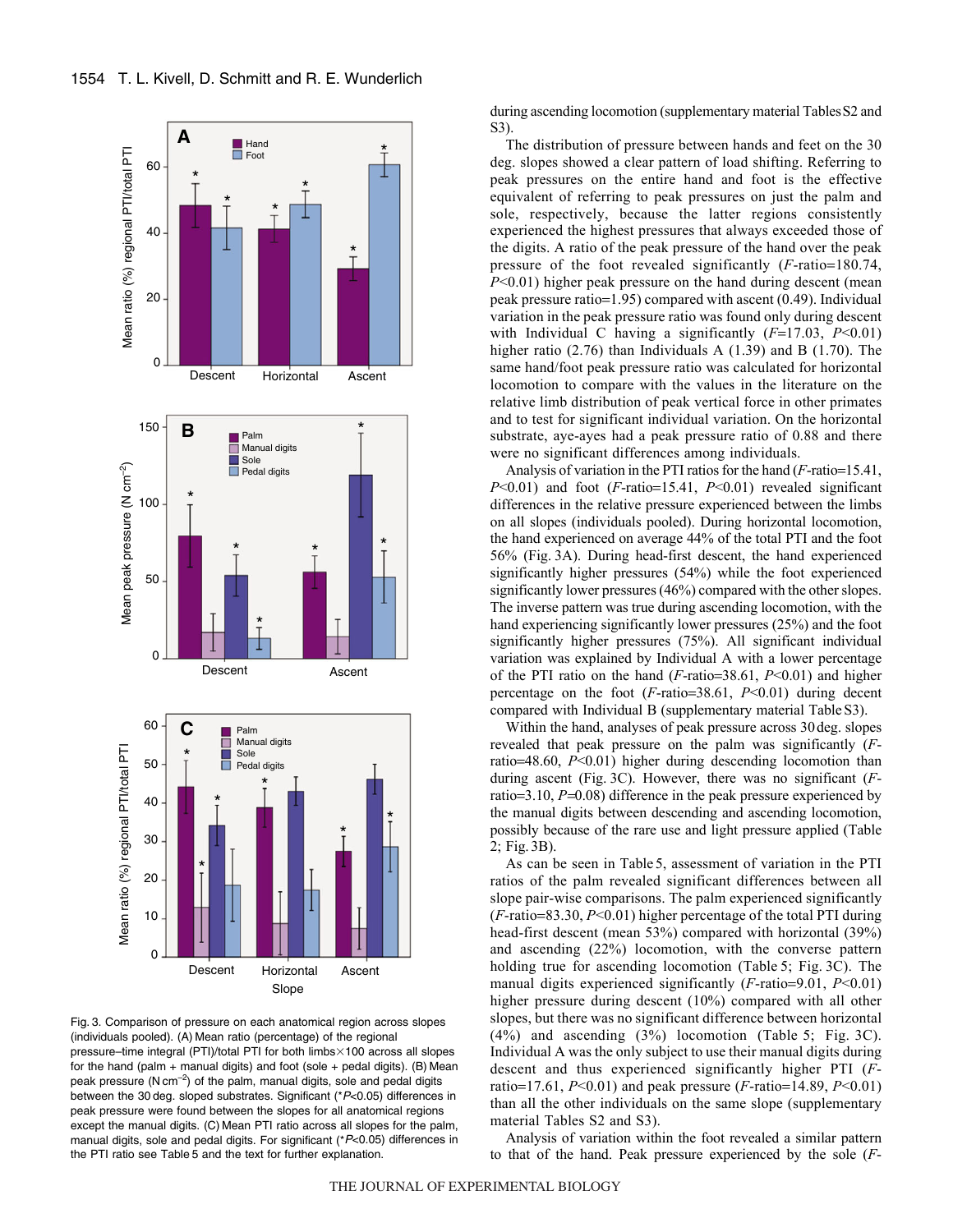Table5. The percent ratio of the pressure–time integral and significant differences across slopes for the hand (palm + manual digits), palm and manual digits as well as foot (sole + pedal digits), sole and pedal digits

| Anatomical region/slope | Descent | Horizontal | Ascent  |
|-------------------------|---------|------------|---------|
| Hand                    |         |            |         |
| Descent                 | 53.99   | $\star$    | $\star$ |
| Horizontal              | $\star$ | 43.63      | $\star$ |
| Ascent                  | $\star$ | $\star$    | 25.18   |
| Palm                    |         |            |         |
| Descent                 | 52.99   | $\star$    | $\star$ |
| Horizontal              | ÷       | 39.24      | $\star$ |
| Ascent                  |         | $\star$    | 22.34   |
| Manual digits           |         |            |         |
| Descent                 | 9.63    |            | $\star$ |
| Horizontal              | $\star$ | 4.46       |         |
| Ascent                  | $\star$ |            | 2.83    |
| Foot                    |         |            |         |
| Descent                 | 46.01   | $\star$    | $\star$ |
| Horizontal              | $\star$ | 56.37      | $\star$ |
| Ascent                  | $\star$ | $\star$    | 74.82   |
| Sole                    |         |            |         |
| Descent                 | 32.21   | $\star$    | $\star$ |
| Horizontal              | $\star$ | 48.13      |         |
| Ascent                  | $\star$ |            | 51.62   |
| Pedal digits            |         |            |         |
| Descent                 | 13.38   |            | $\star$ |
| Horizontal              |         | 10.08      | $\star$ |
| Ascent                  | $\star$ | ×          | 23.86   |

PTI, pressure–time integral; PTI ratio, PTI of anatomical region/total PTI×100.

PTI ratios are mean values (adjusted for covariation with speed).

Individuals were pooled across slopes.

ratio=15.56,  $P<0.01$ ) and pedal digits ( $F$ -ratio=4.70,  $P=0.03$ ) were significantly lower during head-first descent than during ascending locomotion (Fig. 3B). The PTI ratio of the sole was significantly (*F*-ratio=43.91, *P*<0.01) lower during head-first descent compared with locomotion on all other substrates (Fig.3C; Table5). However, there was no significant difference in sole PTI ratio between horizontal and ascending locomotion. Analysis of variation in the PTI ratio of the pedal digits revealed that pressures were significantly (*F*-ratio=33.49, *P*<0.01) higher during ascending locomotion than on all other slopes, but there was no significant difference between horizontal and descending locomotion (Fig. 3C, Table 5).

Significant individual variation in peak pressure was found only during ascent, with Individual C having lower (*F*-ratio=4.66, *P*=0.01) peak pressure on the sole, and significant (*F*-ratio=14.63, *P*<0.01) differences across all individuals in peak pressure of the pedal digits (supplementary material Table S2). Significant individual variation in the PTI ratio was found during descent, with Individual A having higher (*F*-ratio=16.57, *P*<0.01) pressures on the sole and Individual C having higher (*F*-ratio=17.52, *P*<0.01) pressures on the pedal digits compared with all other individuals (supplementary material Table S3).

## **DISCUSSION**

This report presents the first study of the pressures experienced by the hands (and feet) during quadrupedal locomotion in aye-ayes. Results show that although there is some individual variation, there are clear general trends with regard to hand posture, speed and pressure that characterize aye-aye locomotion. These trends reveal a composite strategy to reduce pressure on long, gracile digits. This study not only confirms previous behavioral data on hand posture but also reveals previously undocumented mechanisms for adaptation to locomotion on larger substrates that are frequently used by aye-ayes in the wild. These are alternative strategies to the postural adaptations, such as knuckle-walking, or morphological changes, such as reduced length of digits, that are documented in other primates, and this study reveals more clearly the plasticity of primate behavior overall. The various behavioral adaptations to digit load reduction shown by aye-ayes in this study may not only be informative for understanding the adaptive mechanisms used by other mammals with similar, convergent digit morphology but for animals in which reduced load on the forelimbs may be generally advantageous.

Aye-ayes have highly gracile, elongated digits that are at risk of incurring high loads during locomotion, especially during head-first descent. We hypothesized that pressures would increase on the hand during head-first descent (and decrease during ascent) but that the manual digital pressures would be negligible relative to those of the palm or pedal digits, or avoided altogether by curling their fingers off the substrate. Our results support these hypotheses and also reveal novel strategies that moderate pressure on the long digits of the ayeaye. Our data show that aye-ayes ameliorate pressures experienced by their digits in several ways. First, their speed of descent was significantly slower than their horizontal and ascending locomotion. Lammers et al. (Lammers et al., 2006) found that the gray shorttailed opossum moved more slowly during both ascent and descent, but the aye-aye used a slower speed during head-first descent only. The aye-ayes ascended substrates at the fastest speed, though there may be non-biomechanical reasons for this, including the common strategy among primates to be up high or climb as a natural escape response (Scheumann et al., 2007). Reducing speed can reduce load experienced by the palm and digits (Demes et al., 1994), but does not always do so because the pressure and force patterns can be influenced by hand posture (Patel, 2008).

Thus, as a second mechanism, aye-ayes in this study used handpostures that reduce or simply avoid bending loads experienced by the digits. The aye-ayes typically curled their fingers up off the substrate, as Oxnard et al. (Oxnard et al., 1990) described, such that the most specialized digits, including the third and fourth, evaded any risk of bending stress. The pollex, which is the shortest and most robust, was the only manual digit that was regularly loaded during locomotion. Individual variability in hand postures (and pressures) was noted, which is consistent with the high variability already documented by Krakauer et al. (Krakauer et al., 2002) on arboreal substrates. Use of the manual digits was more common during descent and ascent than during horizontal locomotion, suggesting that the fingers may provide additional stability on more uncertain substrates.

Third, aye-ayes typically lifted their hands vertically off the substrate, as opposed to rolling off the digits at the end of step like the toe-off locomotion used by the foot. This behavior during quadrupedal locomotion means that manual digits are not being used to push off the substrate at the end of a step and thus bending loads are greatly reduced. This is also a novel finding and suggests further avenues for exploration of patterns of toe-off in primates and other mammals in terms of load reduction. Furthermore, the proximal portion of the palm experiences the greatest pressure, which may reduce the load arm but increase compressive loads at the antebrachiocarpal, midcarpal and/or carpometacarpal joints. These results are consistent with the observation that, compared with other lemurs, aye-ayes have a robust scaphoid with an expansive radial facet and a mediolaterally broad hamate, suggesting that the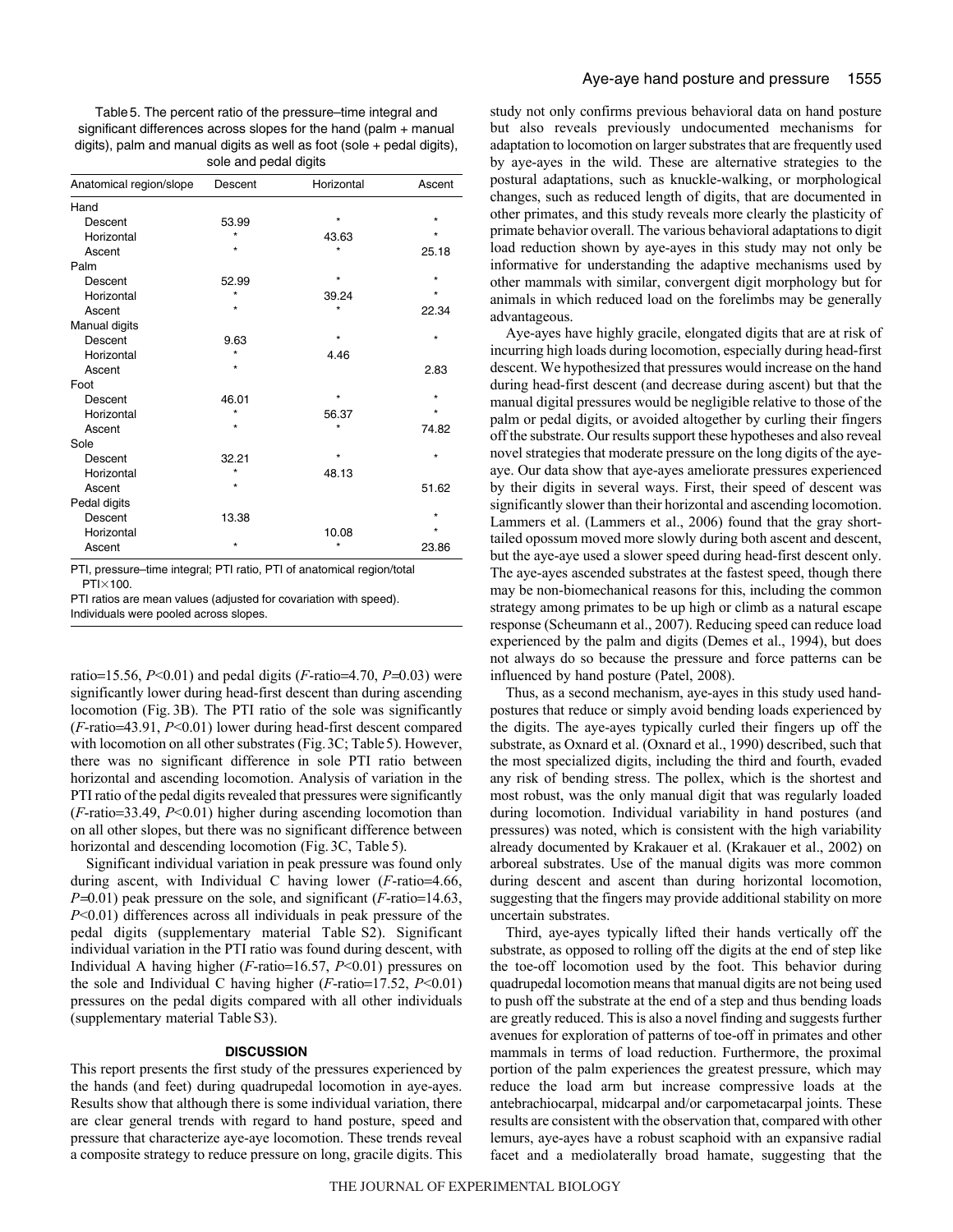antebrachiocarpal and midcarpal joints may be better able to resist compressive loads (T.L.K., unpublished data). However, formal analyses of adaptation of the bony morphology of the carpus and metacarpus to such unique digit morphology and hand postures are needed.

This study shows that even when the manual digits of aye-ayes are touching the substrate, they experience relatively little pressure and contact the substrate for less time than the pedal digits. When the fingers were used during locomotion, the peak pressure, PTI and contact time were substantially lower than those experienced by the palm or pedal digits across all slopes (Fig. 3). Furthermore, peak pressures experienced by the fingers did not significantly increase during head-first descent compared with ascent. Even as speed increased, the PTI ratio experienced by the manual digits (and palm) decreased (Table 3B). These results support our hypothesis that loads experienced by the manual digits are relatively negligible.

Finally, aye-ayes may be reducing loads on the manual digits *via* an additional locomotor or biomechanical adaptation. Krakauer et al. (Krakauer et al., 2002) posited that aye-ayes may reduce the load borne by the fingers by shifting their weight more posteriorly, to their hindlimbs, than when traversing horizontal substrates. Analysis of the relative difference in overall pressures experienced by the hand *versus* the foot revealed some interesting patterns. During horizontal locomotion, the aye-aye foot experiences more of the total PTI (mean 56%) than the hand (44%). Furthermore, both the peak pressure and the PTI ratio of the foot, but not the hand, increased with speed. This pattern is consistent with previous research demonstrating that primates, unlike most quadrupedal mammals, experience higher peak vertical forces on the hindlimbs than they do on the forelimbs (Kimura et al., 1979; Reynolds, 1985; Demes et al., 1994; Schmitt and Lemelin, 2002). Although this previous research analyzed peak vertical force (peak pressure times area of contact), a comparable ratio of the peak pressure during horizontal locomotion demonstrates that aye-ayes are most similar to *Lemur fulvus* and some Old World monkeys in a ratio of relative load experienced by the hand (forelimb) over the foot (hindlimb) [forelimb/hindlimb=0.88 in aye-ayes compared with 0.67 in *L. fulvus*, 0.78 in *Chlorocebus aethiops*, and 0.90 in *Erythrocebus patas* and *Miopithecus talapoin* (Demes et al., 1994; Reynolds, 1985)].

When aye-ayes walked on an inclined substrate, there was a substantial shift in the peak pressure and the PTI ratio from the hands to the feet. The feet experienced 75% of the total PTI ratio and the hands only 25% during ascent. This posterior shift in load during inclined relative to horizontal locomotion is consistent with previous research on other non-primate, quadrupedal mammals (Dutto et al., 2004; Lammers et al., 2006; Lammers, 2007). However, we did not find an equivalent inverse shift in pressure from the feet to the hands during head-first descent. Instead, the feet and hands still retain a relatively equal distribution of the total load (54% and 46% of the total PTI for the hands and feet, respectively). Although the PTI ratio did shift to the hands during descent relative to horizontal locomotion (10% change), this shift was less than half that of the shift towards the feet during ascent (21%). It was also not as much as the 15% increase in forelimb load during descent that was reported for the gray short-tailed opossum (Lammers et al., 2006). This variation suggests that, relative to horizontal locomotion, aye-ayes probably shift their weight posteriorly during head-first descent, thereby reducing loads on the palm and fingers, as Krakauer et al. (Krakauer, 2002) hypothesized. The mechanism by which aye-ayes accomplish this posterior weight shift deserves further testing and we must keep in mind complicating factors, such as the role of propulsive *versus* braking forces, and the fact that primates naturally carry higher loads on their hindlimbs. An understanding of the substrate reaction forces experienced by the limbs and whole-body center of mass in ayeayes as well as other strepsirrhines is needed to understand fully how this unique primate has reconciled its seemingly paradoxical morphology and locomotion. However, this first analysis of ayeaye pressure distribution between the limbs strongly suggests, especially in comparison to the few other studies on non-primate mammals, that aye-ayes are adopting a potentially novel posteriorweight-shifting mechanism that reduces bending stress on their digits during head-first descent. A similar mechanism may be used by spider monkeys, which also have elongated fingers necessary for suspension but do not use a curled-digit hand posture like that of the great apes. Analyses of spider monkey substrate reaction forces has shown that the forelimb experienced significantly less load relative to the hindlimb than in other primates, suggesting that they may also shift their weight posteriorly over the hindlimb (Kimura, 1985; Schmitt, 1994; Demes et al., 1994), although this hypothesis has yet to be empirically tested. Similar mechanisms may be used by other long-fingered mammals, such as the long-fingered triok, and further investigation of these species may reveal general patterns of behavioral adaptation that can be used to interpret similar functional morphology in the fossil record.

The aye-aye encompasses extremes of both morphological and locomotor constraints, and its solution to the biomechanical challenge of loading gracile digits adapted for complex manipulative tasks demonstrates the critical adaptive plasticity of primates to deal with the selective pressures of an arboreal environment. The unique adaptive strategies utilized by the aye-aye may be the result of a long evolutionary history. Remarkably, the giant fossil aye-aye (*D. robusta*) has the same specialized digit morphology but is estimated to be three to five times larger in body size than extant aye-ayes (Simons, 1994). *D. robusta* may have adapted its locomotor behavior in a similar manner to that of extant aye-ayes, both by altering its hand posture and slowing down during head-first descent, so as not to impose high loads on their specialized fingers.

## **ACKNOWLEDGEMENTS**

We are grateful to Sarah Zehr, Dave Brewer, Erin Nemecek and all of the staff at the Duke Lemur Center for without their help and patience, this research would not have been possible. We thank Rita Baumgartner, Anita Pai and especially Elizabeth Kramer who helped with data collection. We thank David Haring for generously sharing his aye-aye images. We are grateful to Andrew Biewener and three anonymous reviewers whose thoughtful comments greatly improved this manuscript. This research was supported by the Jeffress Memorial Trust to R.E.W. and by Duke Undergraduate Research Support.

#### **REFERENCES**

- **Ancrenaz, M., Lackman-Ancrenaz, I. and Mundy, N.** (1994). Field observations of aye-ayes (Daubentonia madagascariensis) in Madagascar. Folia Primatol. **62**, 22-36. **Ashton, E. H., Flinn, R. M. and Oxnard, C. E.** (1975). The taxonomic and functional
- significance of overall body proportions in primates. J. Zool. **175**, 73-105. **Cartmill, M.** (1972). Arboreal adaptations and the origin of the order Primates. In The
- Functional and Evolutionary Biology of Primates (ed. R. H. Tuttle), pp. 3-35. Chicago: Aldine-Atherton.
- **Cartmill, M.** (1974). Daubentonia, Dactylopsila,woodpeckers and klinorhynchy. In Prosimian Biology (ed. R. D. Martin, G. A. Doyle and A. C.Walker), pp. 665-670. London: Duckworth.
- **Cartmill, M.** (1992). New views on primate origins. Evol. Anthrop. **1**, 105-111.
- **Curtis, D. A. and Feistner, A. T. C.** (1994). Positional behavior in captive aye-ayes (Daubentonia madagascariensis). Folia Primatol. **62**, 155-159.
- **D'Août, K., Vereecke, E., Schoonaert, K., DeClercq, D., Van Elsacker, L. and Aerts, P.** (2004). Locomotion in bonobos (Pan paniscus): differences and similarities between bipedal and quadrupedal terrestrial walking and a comparison with other locomotor modes. J. Anat. **204**, 353-361.
- **Demes, B., Larson, S. G., Stern, J. T., Jr, Jungers, W. L., Biknevicius, A. R. and** Schmitt, D. (1994). The kinetics of primate quadrupedalism: "hindlimb drive" reconsidered. J. Hum. Evol. **26**, 353-374.
- **Dutto, D. J., Hoyt, D. F., Cogger, E. A. and Wickler, S. J.** (2004). Ground reaction forces in horses trotting up an incline and on the level over a range of speeds. J. Exp. Biol. **207**, 3507-3514.